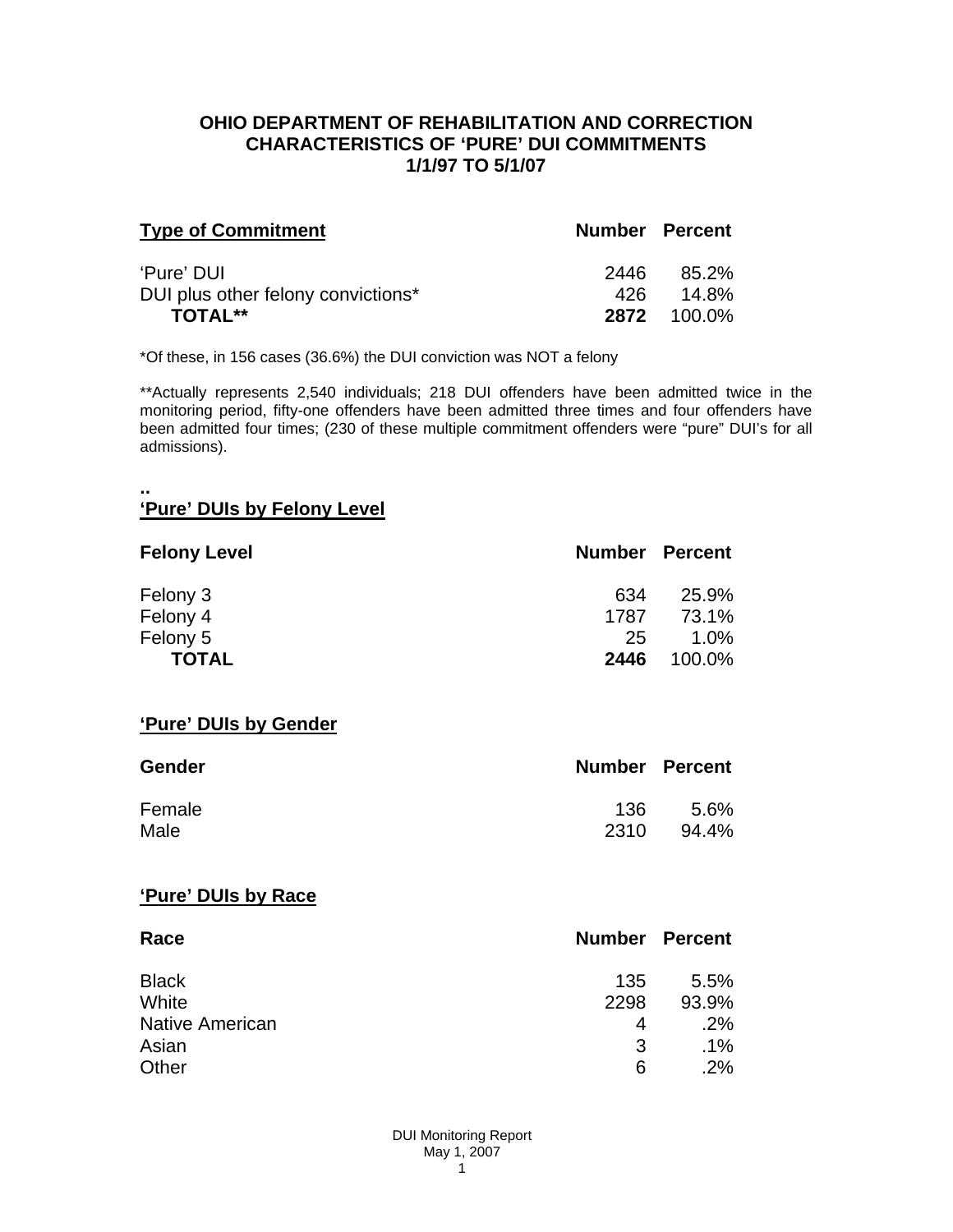# **'Pure' DUIs by Age at Commitment**

| <b>Age at Commitment</b> | <b>Number</b> | <b>Percent</b> |
|--------------------------|---------------|----------------|
| 25 and under             | 114           | $4.7\%$        |
| 26 to 30                 | 298           | 12.2%          |
| 31 to 35                 | 411           | 16.8%          |
| 36 to 40                 | 548           | 22.4%          |
| 41 to 45                 | 560           | 22.9%          |
| 46 to 50                 | 323           | 13.2%          |
| Over 50                  | 192           | 7.8%           |

| Range = $19$ to $77$ | Median = $39$ |  |
|----------------------|---------------|--|
| Mean $=$ 39.1        | Mode $= 44$   |  |

# **'Pure' DUIs by Security Classification**

| <b>Security Level</b>                | <b>Number Percent</b> |        |
|--------------------------------------|-----------------------|--------|
| Level 1-A                            | 210                   | 8.6%   |
| Level 1-B                            | 1778                  | 72.7%  |
| Level 2                              | 305                   | 12.5%  |
| Level 3*                             | 152                   | 6.2%   |
| Level 4-B                            |                       | $.0\%$ |
| *Includes inmates still in reception |                       |        |

# **'Pure' DUIs by County of Commitment**

| <b>County of Commitment</b> | <b>Number</b> | <b>Percent</b> |
|-----------------------------|---------------|----------------|
| Cuyahoga                    | 218           | 8.9%           |
| Summit                      | 179           | 7.3%           |
| <b>Stark</b>                | 162           | 6.6%           |
| Hamilton                    | 139           | 5.7%           |
| <b>Butler</b>               | 114           | 4.7%           |
| Franklin                    | 105           | 4.3%           |
| Lorain                      | 102           | 4.2%           |
| Clermont                    | 93            | 3.8%           |
| Lake                        | 88            | 3.5%           |
| Warren                      | 72            | 2.9%           |
| Portage                     | 65            | 2.7%           |
| <b>All Other Counties</b>   | 1109          | 45.4%          |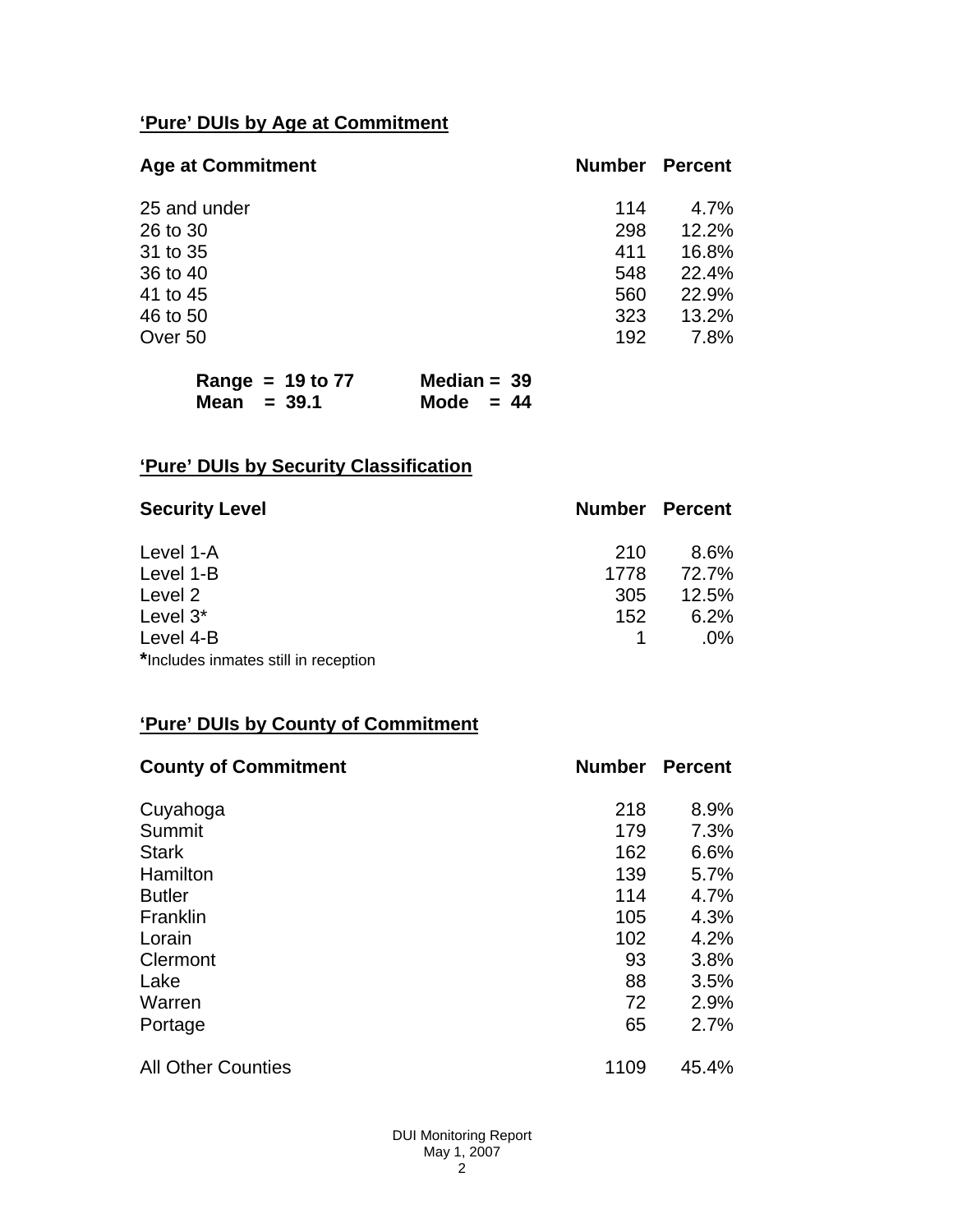## **'Pure' DUIs by Current Status**

| <b>Current Status</b>                  | <b>Number Percent</b> |        |
|----------------------------------------|-----------------------|--------|
| <b>Currently Incarcerated</b>          | 513                   | 21.0%  |
| <b>Judicial Release</b>                | 391                   | 16.0%  |
| <b>Released under PRC</b>              | 802                   | 32.7%  |
| Released to Appeal Bond                | 6                     | .2%    |
| <b>Furlough (Transitional Control)</b> | 83                    | 3.4%   |
| <b>Vacated Sentence</b>                | 10                    | $.4\%$ |
| <b>Court Order</b>                     | 10                    | .4%    |
| Death of Inmate                        | 15                    | .6%    |
| Released at Expiration of Prison Term* | 616                   | 25.2%  |

\*Released without post-release control; of the 1002 releases since January 2004, 529 were expiration of prison term (52.8%), compared with 201 inmates released onto PRC (which included 151 males who successfully completed the DUI IPP sentence reduction program, seven females who successfully completed the Camp Meridian IPP program and four females who completed the ORW education intensive program).

## **'Pure' DUIs by Length of Sentence (in months)**

| <b>Length of Sentence</b>           | <b>Number Percent</b> |                 |
|-------------------------------------|-----------------------|-----------------|
| Two Months (mandatory sentence)     | 56                    | 2.3%            |
| Three to Six Months                 | 296                   | 12.1%           |
| Seven to Eleven Months              | 227                   | 9.3%            |
| <b>Twelve Months</b>                | 627                   | 25.6%           |
| Thirteen to Seventeen Months        | 211                   | 8.6%            |
| <b>Eighteen Months</b>              | 194                   | 7.9%            |
| Nineteen to Twenty-four Months      | 375                   | 15.3%           |
| <b>Twenty-five to Thirty Months</b> | 176                   | 7.2%            |
| Thirty-one to Thirty-five Months    | 1                     |                 |
| Thirty-six to Forty-seven Months    | 157                   | 6.4%            |
| Forty-eight to Fifty-nine Months    | 91                    | 3.7%            |
| Sixty Months or more                | 35                    | 1.4%            |
| <b>Mode</b><br>$= 12$ months        | Mean                  | $= 18.4$ months |

| <b>Median</b> | $= 14$ months |
|---------------|---------------|
|---------------|---------------|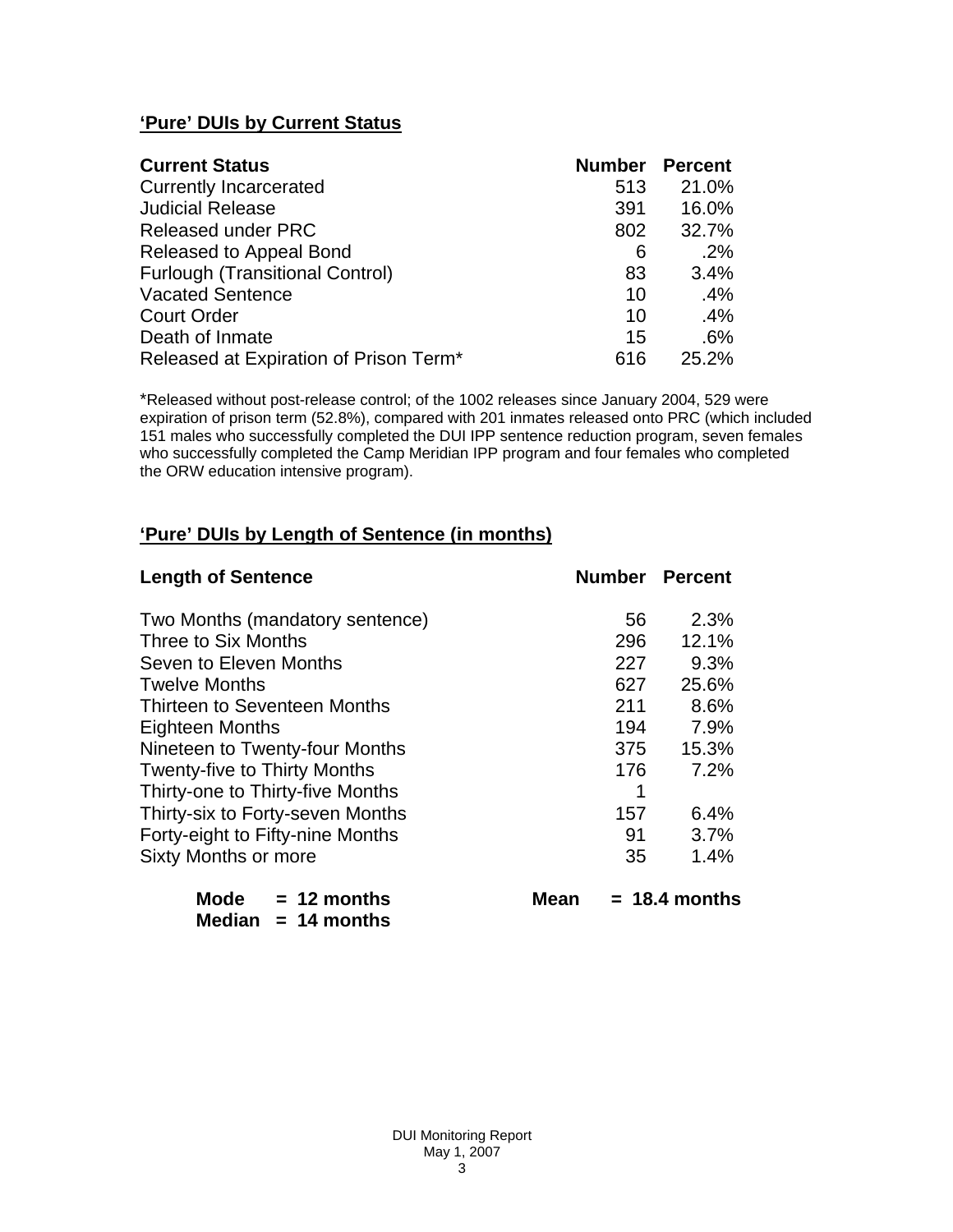# **'Pure' DUIs by Number of Prior Incarcerations**

| <b>Number of Prior Incarcerations</b> |      | <b>Number Percent</b> |
|---------------------------------------|------|-----------------------|
| None                                  | 1451 | 59.3%                 |
| One                                   | 572  | 23.4%                 |
| Two                                   | 257  | $10.5\%$              |
| Three or more                         | 166. | 6.8%                  |

## **'Pure' DUIs Currently Incarcerated by Parent Institution\* (5/1/07)**

| <b>Institution</b>                                    | <b>Number Percent</b> |       | # in<br>Camp |
|-------------------------------------------------------|-----------------------|-------|--------------|
| <b>Allen Correctional Institution</b>                 | 5                     | 1.0%  |              |
| <b>Belmont Correctional Institution</b>               | 21                    | 4.1%  | 15           |
| <b>Chillicothe Correctional Institution</b>           | 15                    | 2.9%  |              |
| <b>Corrections Reception Center</b>                   | 21                    | 4.1%  |              |
| Dayton Correctional Institution                       | $\overline{4}$        | .8%   |              |
| <b>Grafton Correctional Institution</b>               | 9                     | 1.8%  |              |
| <b>Hocking Correctional Institution</b>               | 9                     | 1.8%  |              |
| <b>Lake Erie Correctional Institution</b>             | 16                    | 3.1%  |              |
| <b>Lebanon Correctional Institution</b>               | 3                     | .6%   | 2            |
| <b>London Correctional Institution</b>                | 24                    | 4.7%  | 8            |
| <b>Lorain Correctional Institution</b>                | 31                    | 6.0%  |              |
| <b>Mansfield Correctional Institution</b>             | 22                    | 4.3%  | 20           |
| <b>Marion Correctional Institution</b>                | 19                    | 3.7%  | 8            |
| <b>Noble Correctional Institution</b>                 | 15                    | 2.9%  |              |
| <b>North Central Correctional Institution</b>         | $\overline{7}$        | 1.4%  |              |
| <b>North Coast Correctional Treatment Facility</b>    | 156                   | 30.4% | $12**$       |
| <b>Northeast Pre-Release Center</b>                   | $\overline{2}$        | .4%   |              |
| <b>Oakwood Correctional Facility</b>                  | 3                     | .6%   |              |
| Ohio Reformatory for Women                            | 14                    | 2.7%  |              |
| <b>Ohio State Penitentiary</b>                        | 5                     | 1.0%  | 5            |
| <b>Pickaway Correctional Institution</b>              | 79                    | 15.4% |              |
| <b>Richland Correctional Institution</b>              | 16                    | 3.1%  |              |
| <b>Ross Correctional Institution</b>                  | 9                     | 1.8%  | 3            |
| Southeastern Correctional Institution                 | $\overline{2}$        | .4%   |              |
| <b>Southern Ohio Correctional Facility</b>            | $\mathbf 1$           | .2%   |              |
| <b>Toledo Correctional Institution</b>                | 1                     | .2%   |              |
| <b>Trumbull Correctional Institution</b><br>$N = 513$ | $\overline{4}$        | .8%   | $4***$       |
| *Includes inmates out to court                        |                       |       |              |

\*\*In DUI IPP program at NCCTF \*\*\*Female inmates in TCI camp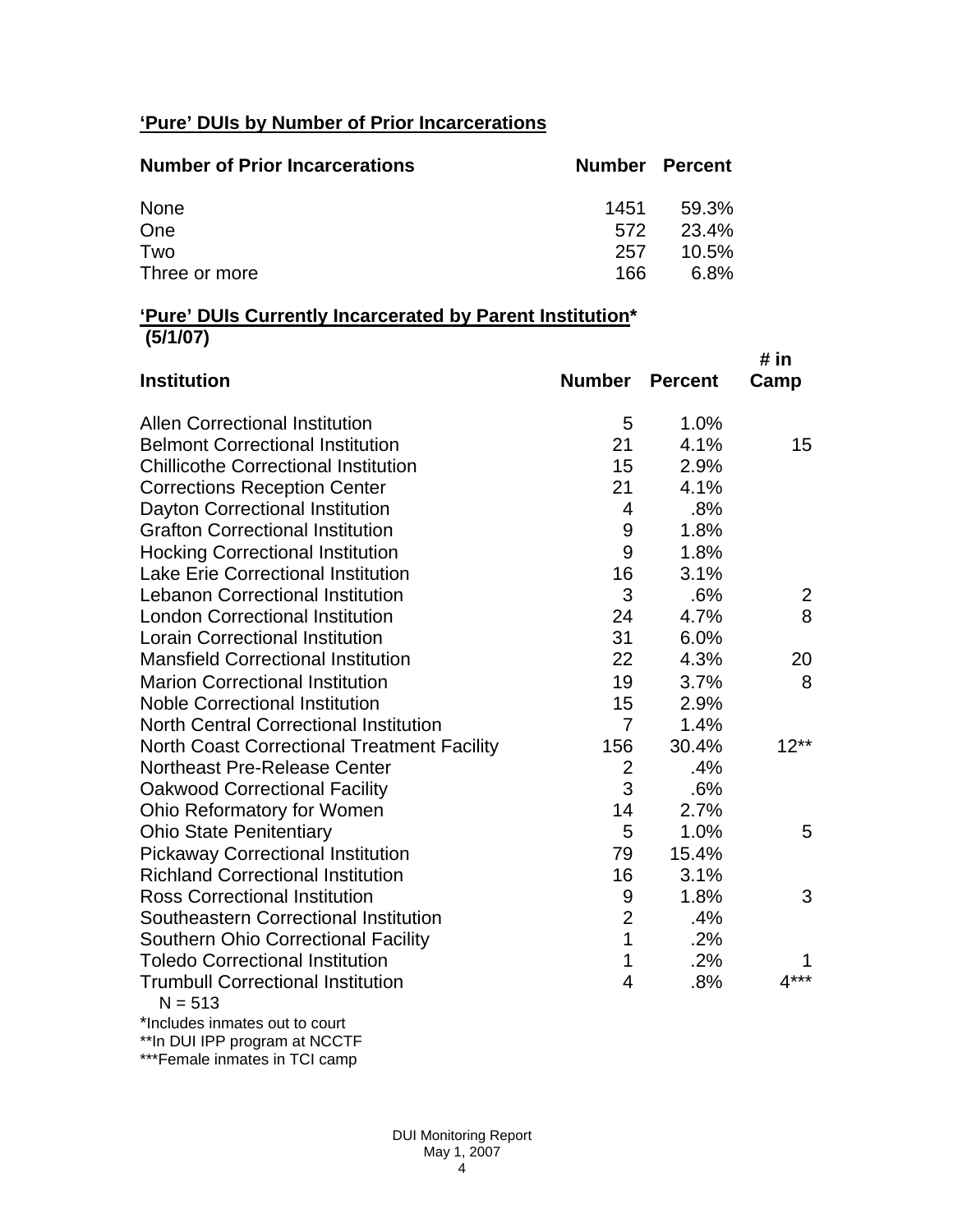## **'PURE' DUI OFFENDERS COMPARISON OF SELECTED RELEASE TYPES DEMOGRAPHICS AND TIME SERVED/TIME SAVED VARIABLES 5/1/07**

|                                                                                | <b>Release Types</b>        |                             |                                             |                                 |                           |                          |                                                     |                                                           |  |
|--------------------------------------------------------------------------------|-----------------------------|-----------------------------|---------------------------------------------|---------------------------------|---------------------------|--------------------------|-----------------------------------------------------|-----------------------------------------------------------|--|
| <b>Variables</b>                                                               |                             | Post-<br>Release<br>Control | IPP with<br>Post-<br>Release<br>Control**** |                                 | Judicial<br>Release       |                          | Expiration<br>of Sentence<br>with No<br>Supervision |                                                           |  |
|                                                                                | N                           | $\%$ *                      | N<br>$%$ *                                  |                                 | $\%$ *<br>N               |                          | $\%$<br>$\mathsf{N}$                                |                                                           |  |
| <b>TOTAL</b>                                                                   | 446                         |                             | 342                                         |                                 | 391                       |                          | 613                                                 |                                                           |  |
| Race:<br>White<br>African-American<br><b>Native American</b><br>Asian<br>Other | 422<br>22<br>$\overline{2}$ | 94.6<br>4.9<br>$\cdot$      | 324<br>15<br>1<br>$\overline{2}$            | 94.7<br>4.4<br>$\cdot$ 3<br>6.6 | 369<br>21<br>$\mathbf{1}$ | 94.4<br>5.4<br>$\cdot$ 3 | 567<br>45<br>$\mathbf{1}$<br>1<br>$\overline{2}$    | 92.0<br>7.3<br>$\cdot$ .2<br>$\overline{.2}$<br>$\cdot$ 3 |  |
| Gender:<br>Male<br>Female                                                      | 427<br>19                   | 95.7<br>4.3                 | 342                                         | 100.0                           | 352<br>39                 | 90.0<br>10.0             | 575<br>41                                           | 93.3<br>6.7                                               |  |
| Age:<br>Mean<br>Median<br>Mode                                                 | 37.6<br>37.0<br>36.0***     |                             | 38.4<br>39.0<br>42.0                        |                                 | 38.0<br>38.0<br>38.0      |                          | 39.2<br>40.0<br>44.0                                |                                                           |  |
| <b>Commitment County:</b><br>Major Urban**<br><b>All Others</b>                | 197<br>249                  | 44.2<br>55.8                | 110<br>232                                  | 32.7<br>67.3                    | 123<br>268                | 31.5<br>68.5             | 232<br>384                                          | 37.7<br>62.3                                              |  |

\*Column totals = 100%

\*\*Cuyahoga, Franklin, Hamilton, Lucas, Montgomery, Stark and Summit

\*\*\*Multiple modes; lowest value is shown

\*\*\*\* Males completing the DUI IPP at NCCTF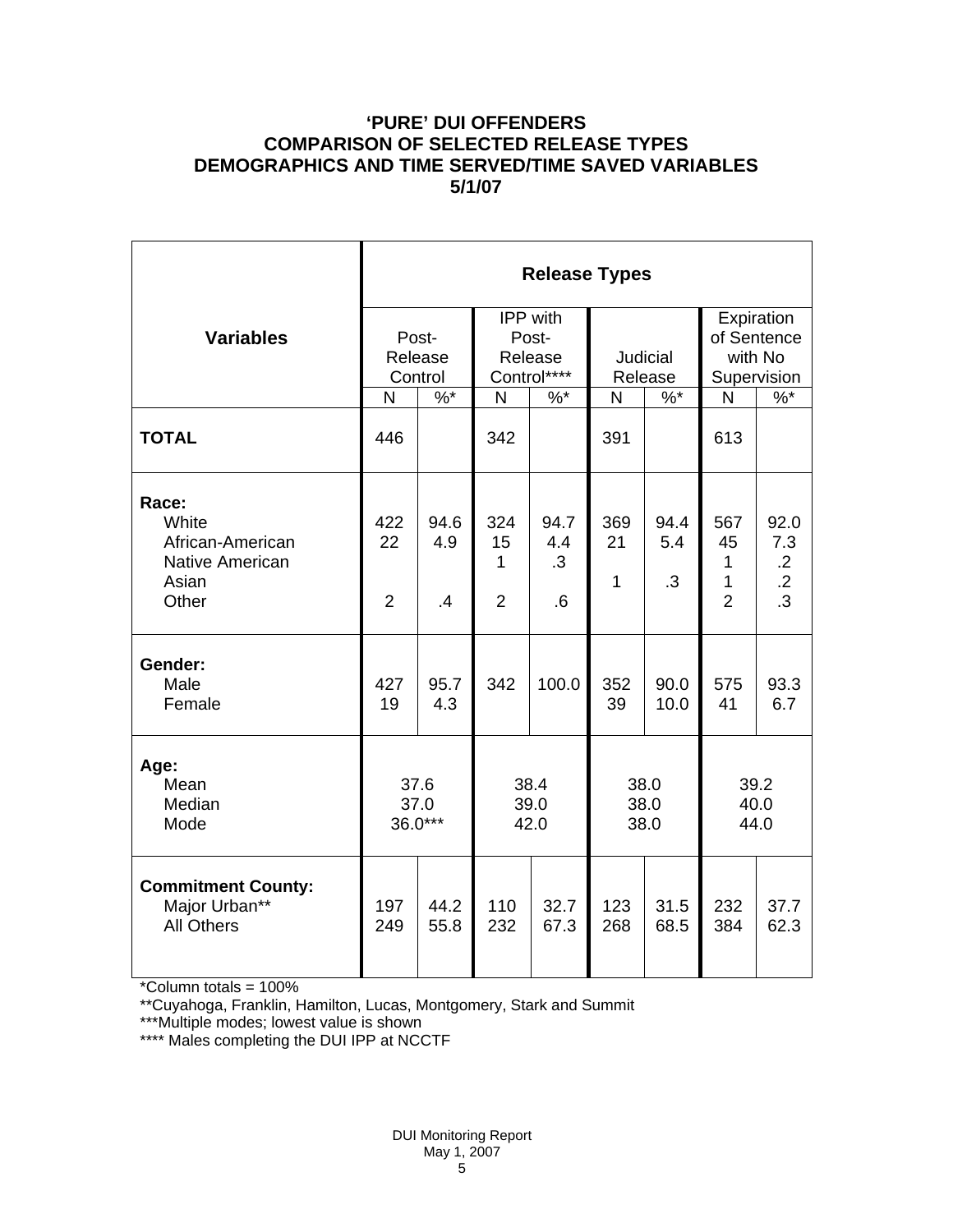|                                                                                                | <b>Release Types</b>        |                              |                                         |                            |                       |                            |                                                       |                             |
|------------------------------------------------------------------------------------------------|-----------------------------|------------------------------|-----------------------------------------|----------------------------|-----------------------|----------------------------|-------------------------------------------------------|-----------------------------|
| <b>Variables</b>                                                                               | Post-<br>Release<br>Control |                              | IPP with<br>Post-<br>Release<br>Control |                            | Judicial<br>Release   |                            | Expiration of<br>Sentence<br>(with No<br>Supervision) |                             |
|                                                                                                | N                           | $\frac{9}{6}$                | N                                       | $\frac{9}{6}$              |                       | $\%$ *<br>$\mathsf{N}$     |                                                       | $\frac{9}{6}$               |
| <b>Sentence Length</b><br>(Months):<br>Mean<br>Median<br>Mode                                  | 11.7<br>12.0<br>12.0        |                              | 19.0<br>16.0<br>12.0                    |                            | 20.3<br>18.0<br>12.0  |                            | 14.1<br>12.0<br>12.0                                  |                             |
| <b>Number of Priors:</b><br>None<br>One<br>Two<br>Three or More                                | 240<br>108<br>47<br>51      | 53.8<br>24.2<br>10.5<br>11.5 | 231<br>79<br>23<br>9                    | 67.5<br>23.1<br>6.7<br>2.6 | 266<br>68<br>35<br>22 | 68.0<br>17.4<br>9.0<br>5.6 | 360<br>144<br>67<br>45                                | 58.4<br>22.6<br>10.9<br>7.3 |
| <b>Time Served (Months):</b><br>Mean<br>Median<br>Mode                                         | 9.2<br>7.9<br>$4.6**$       |                              | 6.7<br>5.5<br>5.7                       |                            | 6.0<br>3.8<br>2.2     |                            | 11.0<br>8.9<br>$5.7**$                                |                             |
| <b>Time Saved Through</b><br><b>Early Release (Months):</b><br>Mean<br>Median<br>Mode<br>0.001 | N/A                         |                              | 11.0<br>7.5<br>$6.1***$                 |                            | 14.0<br>11.8<br>9.2   |                            | N/A                                                   |                             |

\*Column totals = 100%

\*\*Multiple modes; lowest value is shown